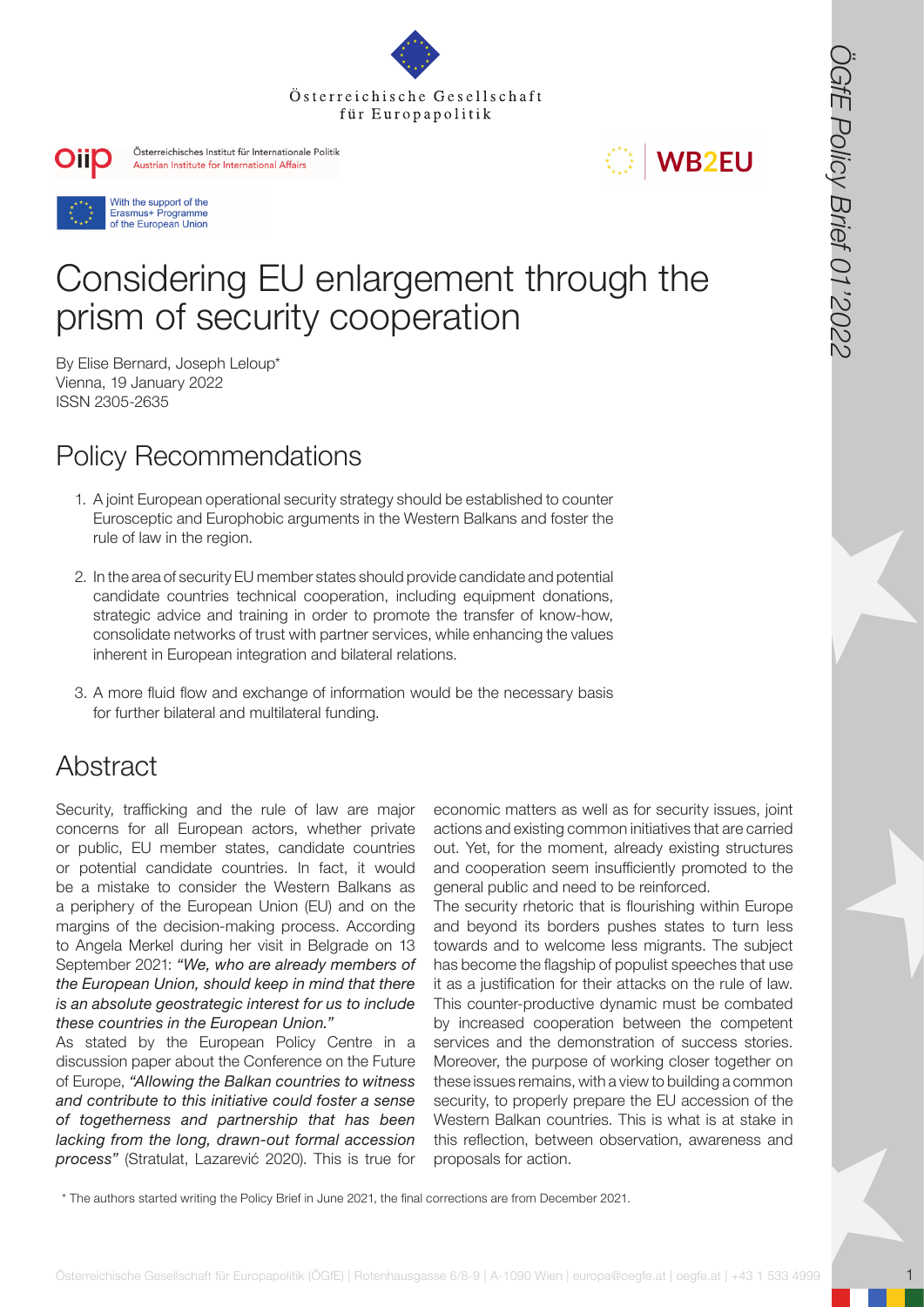

# Considering EU enlargement through the prism of security cooperation

#### **Introduction**

*"Today, there is an aspiration for a more united and more sovereign Europe that must be met; for a Europe that asserts itself as a citizen space of shared cultures, where an identity rich in diversity but based on common principles and values develops; for a Europe that exploits all the potential of economic recovery and of the ecological and digital transition."* Clément Beaune, French Secretary of State to the Minister for Europe and Foreign Affairs, in charge of European Affairs, 4 November 2020

Without directly mentioning it, this Communication on the French Presidency of the Council of the European Union refers to the malaise that has persisted since 2004, the year of the so-called 'great enlargement' of the European Union (EU). Seventeen years ago, ten candidate countries, mostly from Central and Eastern Europe, joined the EU and two more countries from Eastern Europe followed in 2007. These enlargement rounds lead to a significant extension of the territory covered by the law of the EU from 15 [to 27 member states](https://www.touteleurope.eu/fonctionnement-de-l-ue/les-elargissements-de-l-union-europeenne-de-6-a-27-etats-membres/), after [several years](https://eur-lex.europa.eu/legal-content/FR/TXT/HTML/?uri=LEGISSUM:e50017&from=EN) [of negotiations which appeared – particularly in](https://eur-lex.europa.eu/legal-content/FR/TXT/HTML/?uri=LEGISSUM:e50017&from=EN) [France – based mainly on economic considerations](https://eur-lex.europa.eu/legal-content/FR/TXT/HTML/?uri=LEGISSUM:e50017&from=EN).

The post-1989 geopolitical recomposition took place within a European framework, responding to a 'demand of Europe' and integration into its economic and political model. The democratic transition in the post-Soviet countries should allow for the installation of a Western-style political normality, with a functional political system and consensual programmes around European integration.

*"[...] these Eurosceptic populist waves with authoritarian tendencies can be observed in Western Europe as well, that's why it is essential to foster cooperation going further simple ministry notes."*

2)<br>
2) OONSIGEring EU enlargement through the state and are at the state of the state and the state and the state and the state of the state of the state and the state of the state of the state of the state of the state of However, these state constructions, sometimes very recent, have differences with their Western counterparts. The institutional apparatuses appear to be less adapted and structured; moreover, [they are partly established on a background of](https://wsimag.com/fr/economie-et-politique/62338-la-corruption-arme-de-destruction-de-letat-democratique)  [clientelism and corrupt behaviors](https://wsimag.com/fr/economie-et-politique/62338-la-corruption-arme-de-destruction-de-letat-democratique) but the Eastern states are not the only ones to be affected, these facts do not spare their Western neighbours. In addition, to these considerations, there [is the rise](https://www.cairn.info/revue-internationale-et-strategique-2011-4-page-16.htm)  [of populist and national-populist Eurosceptic parties](https://www.cairn.info/revue-internationale-et-strategique-2011-4-page-16.htm)  [in some of the countries, as shown in the image.](https://www.cairn.info/revue-internationale-et-strategique-2011-4-page-16.htm) They are taking over the leadership of the executive, have a majority in parliamentary assemblies, and are reshaping laws and constitutions, quite virulently in [Central and Eastern Europe.](https://www.lepoint.fr/monde/la-hongrie-d-orban-huit-ans-de-reformes-controversees-11-09-2018-2250152_24.php) Once again, these Eurosceptic populist waves with authoritarian tendencies can be observed in Western Europe as well, that's why it is essential to foster cooperation going further simple ministry notes.

#### *"The driving force behind the political discourse of these Eurosceptic, or even Europhobic, currents is the 'lack of security' on the continent."*

These waves are also increasingly making their mark on the daily life of the European Parliament. This phenomenon generates functional problems within the institutions, as illustrated recently by the blockages of the Post COVID-19 Recovery Plan or the adoption of the 2021-2027 European budget by the [Polish-Hungarian](https://uploads-ssl.webflow.com/594919aeb0d3db0e7a726347/5fae41a8b755ad766e542c3c_NL EuropaNova 12.11.pdf) duo. The capacity of this Eurosceptic 'fortress' to entrench the parliamentary proceedings weakens the European structures and maintains numerous misunderstandings with the candidate countries.

The driving force behind the political discourse of these Eurosceptic, or even Europhobic, currents is the ["lack of security" on the continent.](https://hongrieactuelle.wordpress.com/2015/11/18/orban-immigration-menace-aussi-securite-hongrie/) In the public opinion of the older EU member states, the 2004 and 2007 enlargements were often perceived as a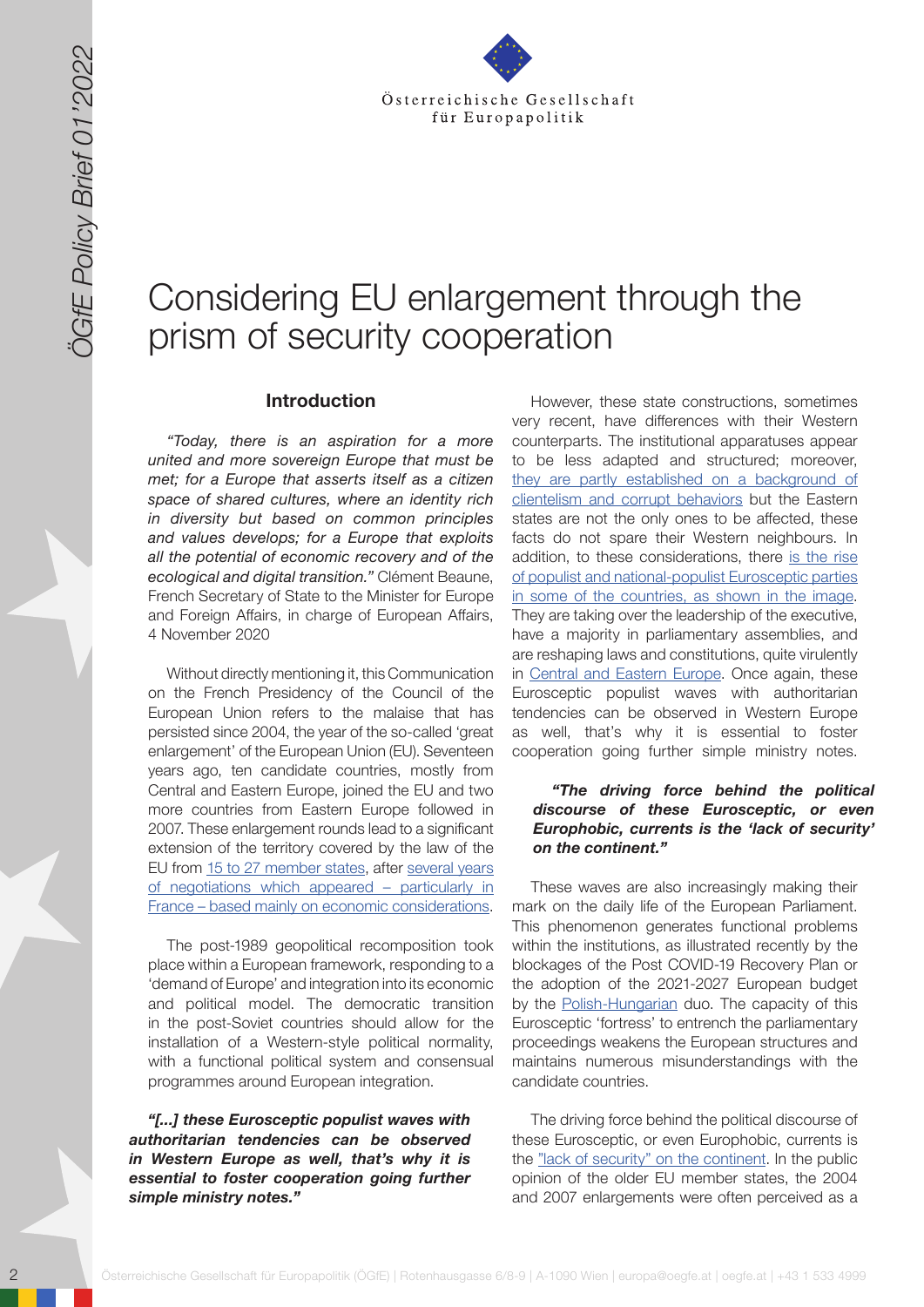problem in terms of intra EU migration and trafficking, with uncontrolled flows of refugees intensifying since 2015, [endangering the security of national](https://rassemblementnational.fr/telecharger/publications/Livre Blanc - Secu_FUSION_OKBAT_STC.pdf)  [territories](https://rassemblementnational.fr/telecharger/publications/Livre Blanc - Secu_FUSION_OKBAT_STC.pdf). The geographical location of the Western Balkan countries is exposed as an expansion of the geographical borders of the EU and raises the problem of [the surveillance of its perimeter](https://www.robert-schuman.eu/fr/questions-d-europe/0311-2004-2014-bilan-d-une-decennie-d-elargissements).

field of justice, the fight against organised crime and corruption. After the accession of Croatia on 1 July 2013, these issues emerged in the framework of the EU enlargement strategy until it was endorsed in the Sofia Declaration of 17 May 2018, [following](https://www.consilium.europa.eu/media/34776/sofia-declaration_en.pdf) [the EU-Western Balkans Summit](https://www.consilium.europa.eu/media/34776/sofia-declaration_en.pdf) of the Bulgarian Presidency of the Council of the European Union.



[recent-legislave-elections/](https://www.statista.com/chart/17860/results-of-far-right-parties-in-the-most-recent-legislave-elect)

However, it is clear that joint actions are being taken to put in place an operational security strategy based on the cooperation of the competent services. In 2007, with the accession of Bulgaria and Romania, a ["cooperation and verification mechanism"](https://ec.europa.eu/info/policies/justice-and-fundamental-rights/upholding-rule-law/rule-law/assistance-bulgaria-and-romania-under-cvm/cooperation-and-verification-mechanism-bulgaria-and-romania_en) was set up in order to evaluate the progress made in the

*"The authors of this Policy Brief seriously hope the French Presidency of the Council of the European Union will pay sufficient attention to the Western Balkans."*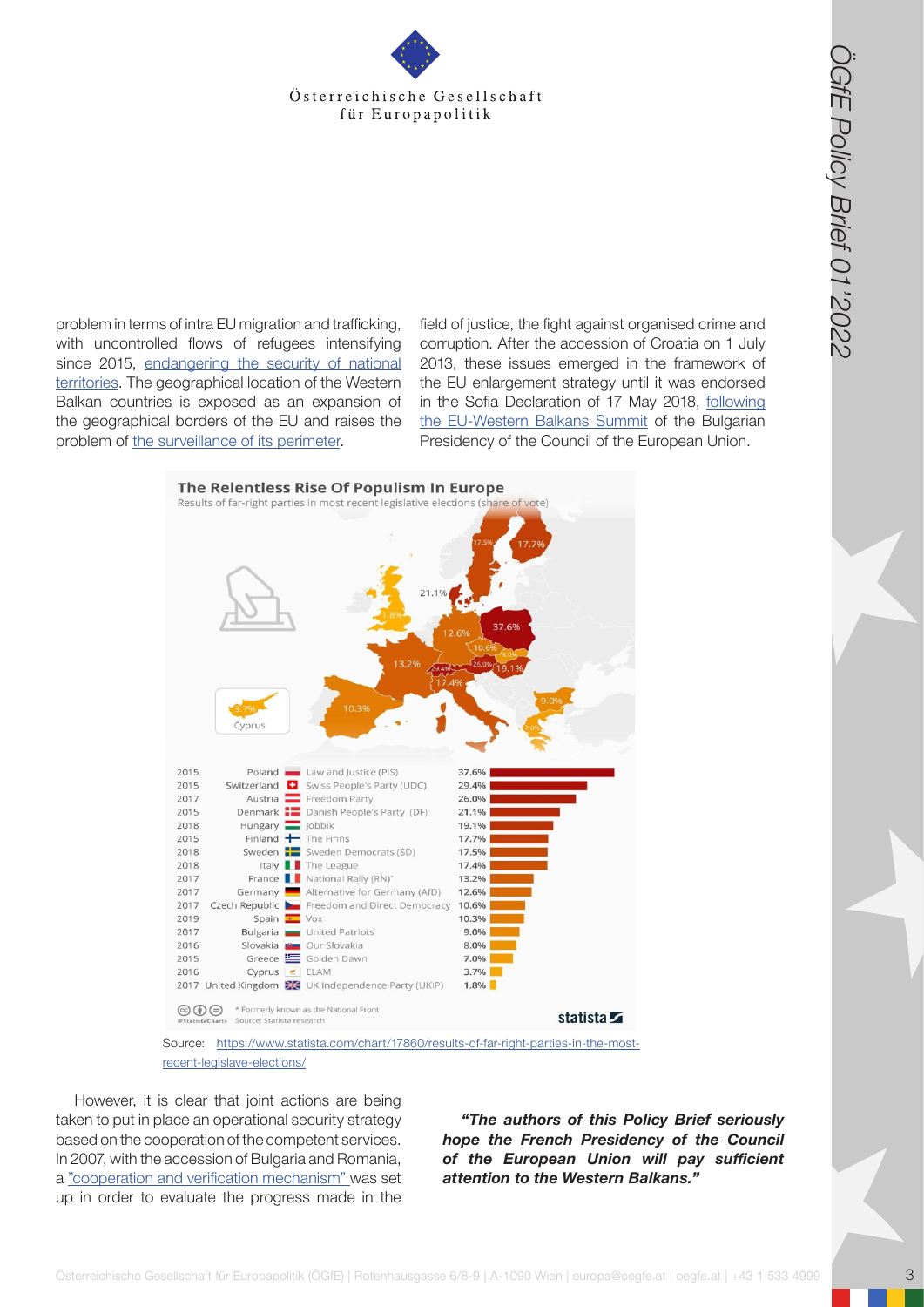

Thus, in order to counter the Eurosceptic and Europhobic arguments, while [accompanying](https://www.touteleurope.eu/fonctionnement-de-l-ue/turquie-albanie-macedoine-du-nord-ou-en-sont-les-pays-candidats-a-l-elargissement/) [the candidate and potential candidate countries](https://www.touteleurope.eu/fonctionnement-de-l-ue/turquie-albanie-macedoine-du-nord-ou-en-sont-les-pays-candidats-a-l-elargissement/) towards a better guarantee of the rule of law and a successful accession, the authors of this Policy Brief believe it is essential to promote an operational strategy on security. Refusing to stop at the unpleasant state of affairs in the Western Balkans and the gloomy atmosphere in the EU member states, some practical reforms – well beyond declarations of intent – are expected from the French Presidency of the Council of the European Union. The authors of this Policy Brief seriously hope the French Presidency of the Council of the European Union will pay sufficient attention to the Western Balkans.

#### **An unpleasant state of affairs**

The Western Balkans must be considered as a priority area of interest and be the subject of a multisectoral response because the issues at stake are numerous and interdependent.

One of these challenges is [the endemic presence](https://creogn.centredoc.fr/doc_num.php?explnum_id=11) [of polycriminal groups](https://creogn.centredoc.fr/doc_num.php?explnum_id=11) drawing on Western European diasporas, coupled with continuing political tensions – corruption and weak administrative structures. They make security cooperation measures particularly difficult to implement. The lack of coordination with EU member states and [among](http://dx.doi.org/10.19044/esj.2016.v12n19p204) [the Western Balkan countries](http://dx.doi.org/10.19044/esj.2016.v12n19p204) further complicates any action on the ground.

From a French point of view, the Western Balkans are still a transit area for criminal trafficking, the legacy of the 1990-2000 conflicts also generates [significant arms trafficking](http://www.opex360.com/2018/12/11/pour-paris-le-trafic-darmes-dans-les-balkans-est-toujours-une-menace-majeure-pour-la-securite-europeenne/). As the main [road for](https://www.cairn.info/revue-hommes-et-migrations-2020-1-page-27.htm) [illegal immigration](https://www.cairn.info/revue-hommes-et-migrations-2020-1-page-27.htm), the passage of large population movements through these countries fuels human trafficking, often coupled with pimping and drug trafficking networks. Eurosceptics insist on this negative image to justify their harsh criticism on the EU and to undermine Europe. According to the authors the EU should foster cooperation and communicate on the success stories.

### *"The Western Balkans must be considered as a priority area of interest and be the subject of a multisectoral response because the issues at stake are numerous and interdependent."*

4 Gesellschaft für Europapolitik meist Gesellschaft für Europapolitik (ÖGfE) | Rotenhausgasse 6/8-9 | A-1090 Wien | Rotenhausgasse 6/8-9 | A-1090 Wien | Europapolitik (ÖGfE) | Rotenhausgasse 6/8-9 | A-1090 Wien | Europapol Problems, although common to the region, should not be approached in a uniform manner: [each country](https://journals.openedition.org/diasporas/321) has its own specificities that must be taken into account. This situation unfortunately hinders the full effectiveness of operational cooperation. The treatment of these threats suffers firstly from the [weakness](https://www.researchgate.net/publication/325976451_The_present_and_the_future_of_cross_border_police_and_customs_information_exchange_between_the_EU_and_the_Western_Balkan_region) of police and [military](http://www.opex360.com/2021/05/07/un-projet-visant-a-doter-lunion-europeenne-dune-force-de-reaction-rapide-refait-surface/) cooperation. Information exchange is particularly lacking, mainly due to an absence of trust in local partners, preventing the establishment of a reliable and dynamic network in [the](https://www.transparency.org/en/projects/grand-corruption-western-balkans-and-turkey) area. Secondly, the [corruption of these actors remains a concern](https://www.transparency.org/en/projects/grand-corruption-western-balkans-and-turkey), particularly because of the impunity of political decision-makers – chapters based on the rule of law have to be reinforced, specially throughout a [European pillar on criminal law must be adopted](https://brill.com/previewpdf/journals/eccl/11/1/article-p131_7.xml).

These combined weaknesses represent threats to internal security throughout the continent. Therefore, it is essential to formalise an operational strategy adapted to the context and needs. Successes should be widely communicated.

### **Collection and exchange of information between EU member states and candidate countries**

#### *"New working methods, open to a dense multilateral network, are needed with the aim to reinforce the pre-existing bilateral cooperation."*

The nature of the threats outlined above in the region makes it necessary to rely on a structured network of officers deployed in these countries in order to create strong links between the EU member states and local security services. The effectiveness of this European network could be based on effective interoperability with international organisations, such as the [United Nations Office on](https://www.unodc.org/unodc/en/frontpage/2020/December/unodc-launches-comprehensive-regional-report-on-organized-crime-in-the-western-balkans.html) [Drugs and Crime](https://www.unodc.org/unodc/en/frontpage/2020/December/unodc-launches-comprehensive-regional-report-on-organized-crime-in-the-western-balkans.html) or the [Organisation for Security](https://link.springer.com/chapter/10.1007/978-3-030-42775-7_6)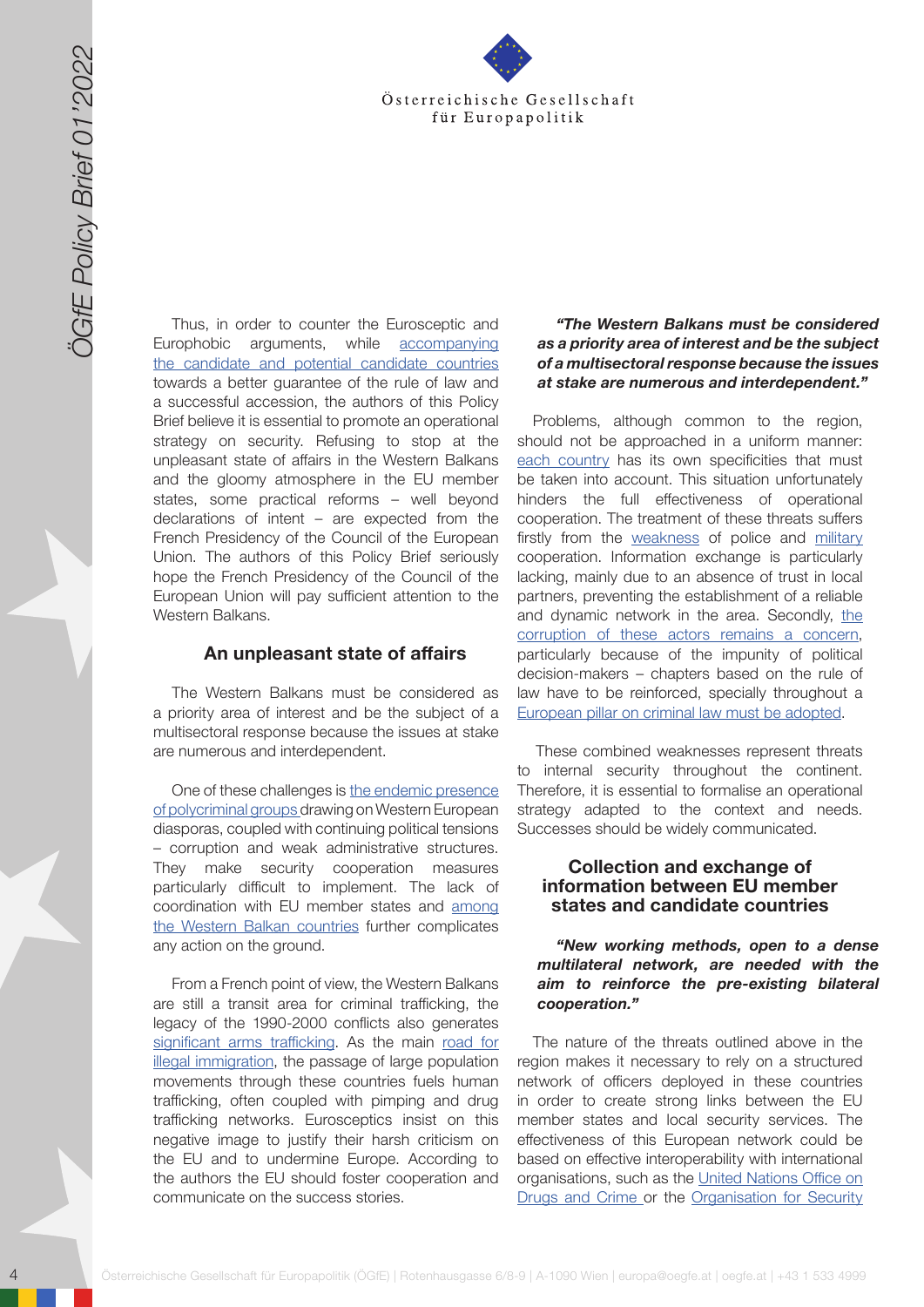

[and Cooperation in Europe,](https://link.springer.com/chapter/10.1007/978-3-030-42775-7_6) and the EU agencies, [Frontex](https://frontex.europa.eu/we-support/main-operations/operations-in-the-western-balkans/) and [Europol](https://eur-lex.europa.eu/legal-content/EN/TXT/?uri=COM%3A2020%3A608%3AFIN), based in the region. New working methods, open to a dense multilateral network, are needed with the aim to reinforce the pre-existing bilateral cooperation.

At present, the countries in the region, with the exception of [Kosovo,](https://www.lefigaro.fr/flash-actu/2018/11/20/97001-20181120FILWWW00179-interpol-la-candidature-du-kosovo-de-nouveau-rejetee.php) are connected to the Interpol network and are operational third states with Europol. However, the standardisation of access of corrupt services to European and international operational information systems still needs to be supported in order to intensify exchanges between investigative services in the Western Balkans and the EU member states.

### *"Of particular note are the permanent French criminal intelligence units, which have been proving their worth in Serbia for several years and more recently in Bosnia and Herzegovina."*

With regard to bilateral relations, with a view to national and European influence, the sending of liaison officers to the region must continue in order to adapt the network to the challenges in the area. Of particular note are the permanent French criminal intelligence units [which have been proving their](https://www.iris-france.org/wp-content/uploads/2016/12/Synth%C3%A8se-Compte-rendu-S%C3%A9minaire-du-24-janvier.pdf) [worth in Serbia](https://www.iris-france.org/wp-content/uploads/2016/12/Synth%C3%A8se-Compte-rendu-S%C3%A9minaire-du-24-janvier.pdf) for several years and more recently in [Bosnia and Herzegovina](https://me.ambafrance.org/IMG/pdf/04_26_note_technique_-_strategie_francaise_pour_les_balkans_occidentaux.pdf). This is a model that should be developed and perpetuated for better intelligence gathering but also because it offers an outreach which will be taken seriously in particular if we want to prove the existence of an efficient rule of law.

Based on the existing structures, the authors believe that it would be judicious to extend the prerogatives of these units to other criminal fields, such as human trafficking and the fight against drugs, and at the same time to extend the nature of the information collected to include bank data. This would increase the efficiency of investigations, establish the legitimacy of these structures and publicise their successes, at a time when the EU seems to be distinguished only by its "soft consensus" and the member states appear to be

pursuing only their own interests. These bilateral structural developments should aim to extend the model of the Permanent Criminal Intelligence Units to other countries in the region to create a true intelligence community – with or without the EU – whose birth would be driven only by its indispensability.

## **Support and monitoring of migration flows**

**Osterreichische Gesellschaft für Europapolitik für Europapolitik (Cffe) Europapolitik (Cffe) Europapolitik (Cffe) Europapolitik (Cffe) Europapolitik (Cffe) Europapolitik (Vffe) Europapolitik (Vffe) | Rote Booksterreichis** In the context of this reflection, the region must be considered [as a transit zone rather than a place of](https://www.coe.int/en/web/portal/-/two-western-balkan-countries-still-struggle-with-migration-flows-but-face-different-challenges)  [origin of migration](https://www.coe.int/en/web/portal/-/two-western-balkan-countries-still-struggle-with-migration-flows-but-face-different-challenges). Without evading this last point, it should simply be emphasized that migrants from the Western Balkans move mainly because of corruption and unemployment in their countries as well as because they belong to a discriminated group. What the authors are interested in here are the important flows in the area, which require networking to facilitate information exchange. It is therefore necessary to pool the efforts undertaken by each EU member state in monitoring flows and in the fight against human trafficking networks. Focusing exclusively on the illegal nature of a border crossing is of no use: it is necessary to support the areas that have to deal with these crossings on a daily basis, to study them in preparation and to identify businesses that do not respect European values.

Support for the initiatives carried out in the framework of the European Multidisciplinary Platform Against Criminal Threats ([EMPACT](https://ec.europa.eu/home-affairs/what-we-do/policies/law-enforcement-cooperation/operational-cooperation/empact_en)), which aims to gather information through targeted checks, [including documentary checks,](https://thinkproject.com/fr/blog/gestion-des-flux-documentaires/) would strengthen operational cooperation in the fight against human trafficking.

Beyond the pre-existing tools requiring a commitment from both EU member states, candidate and potential candidate countries, an inclusive approach should be envisaged in order to involve, for example, private transport actors. In this context, it is essential to be clear about the objectives pursued and to develop the exchange of information with the economic actors concerned.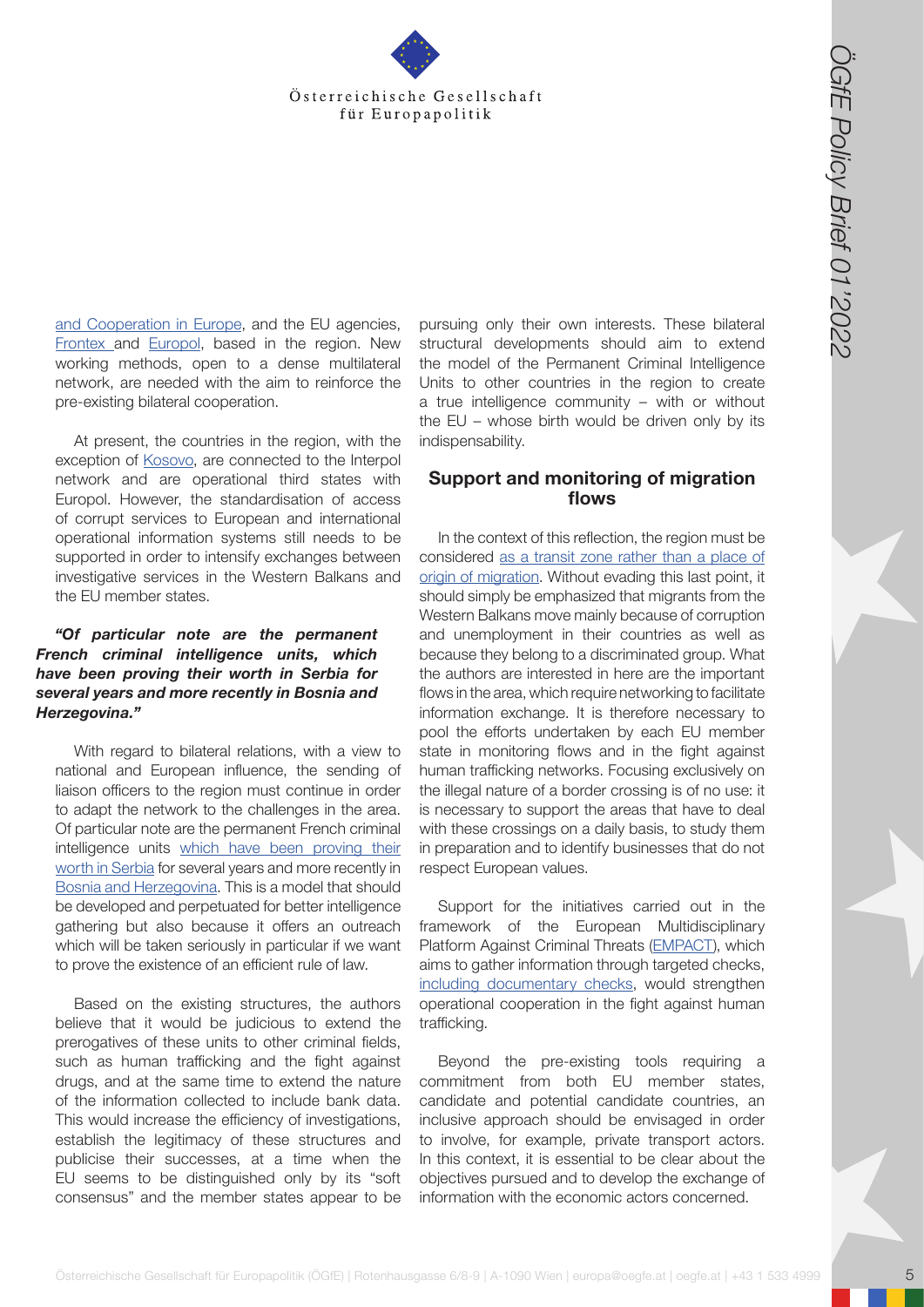

### *"In the context of this reflection, the region must be considered as a transit zone rather than a place of origin of migration."*

The evaluation of migratory flows and the resulting traffic must be carried out through the development of new tools. Thus, the support given to local Structural Innovation Funds should be redirected into the creation of units dedicated to the collection of strategic information and the provision of equipment adapted to the processing of these data. Finally, this capacity building should include training on documentary, banking and tax fraud as well as the creation of dog units, to name a few examples. Benevolence must be shown, both to the authorities of the territories crossed and to the people who are the "objects" of this trafficking, because what poses a problem in the first place is the vigour with which transnational organised crime operates.

#### **Combating transnational organised crime activities**

6 Solen Control Control Control Control Control Control Control Control Control Control Control Control Control Control Control Control Control Control Control Control Control Control Control Control Control Control Contro Existing structures, which are not well known to the public, deserve to be promoted and developed. The EMPACT cycle appears to be the main operational tool in the fight against organised crime: its use in the Western Balkans must now be increased. This should be accompanied by an awareness of the [FATF and MONEYVAL](https://www.fatf-gafi.org/pages/moneyval.html) (Committee of Experts on the Evaluation of Anti-Money Laundering Measures and the Financing of Terrorism) standards, allowing for the development of "mirror investigations" and increasing the effectiveness of money laundering investigations. Following the same logic, as regards the fight against arms trafficking, the effort to deploy the **[EVOFINDER](https://www.civipol.fr/en/projects/evofinder-semi-automated-ballistic-comparison-system)** ballistic analysis system software must be continued. Finally, the adaptation of criminal information exchange tools to operational needs is essential. In this respect, extending the search possibilities in the [EUCARIS](https://joinup.ec.europa.eu/collection/egovernment/document/eucaris-european-car-and-driving-licence-information-system-eucaris) (European car and driving licence information system) system would increase the chances of identifying the heads of criminal networks and thus the efficiency of investigations.

Structural cooperation must obviously be followed by operational cooperation with the aim of putting an end to arms trafficking and related criminal activities. Proving the effectiveness of this cooperation will reassure investors and decrease a – too often – shared feeling of legal insecurity. Procedures must therefore be put in place to enable all actors involved – local and Western – in the fight against organised crime to systematically rely on the Permanent Criminal Intelligence Units and to develop common tools and practices with the actors involved in the area.

#### *"Structural cooperation must obviously be followed by operational cooperation with the aim of putting an end to arms trafficking and related criminal activities."*

All this should be complemented by: full cooperation in the framework [of international](https://www.courdecassation.fr/la-cour-de-cassation) [commissions rogatory](https://www.courdecassation.fr/la-cour-de-cassation) to avoid that many requests addressed to the Western Balkan authorities remain unanswered; the training of specialised local services; and the implementation of joint investigations that are widely publicised. All this must be supplemented by the development of the cyber investigation capabilities of the security forces of the countries in the region in order to detect criminal networks exploiting the capabilities of the internet to develop their trafficking.

These institutional frameworks can only be effective if they are backed up by cooperation with the private actors involved – often unwillingly – in trafficking. This would take the form of a framework for cooperation with money transfer companies present in the Western Balkans in order to ensure that [the fundamentals of compliance](https://www.actu-juridique.fr/droit-de-la-regulation/le-droit-de-la-compliance-peut-contribuer-a-prevenir-les-crises-mondiales/) are respected, over and above the advantages in terms of intelligence that this could provide.

*"These institutional frameworks can only be effective if they are backed up by cooperation with the private actors involved – often unwillingly – in trafficking."*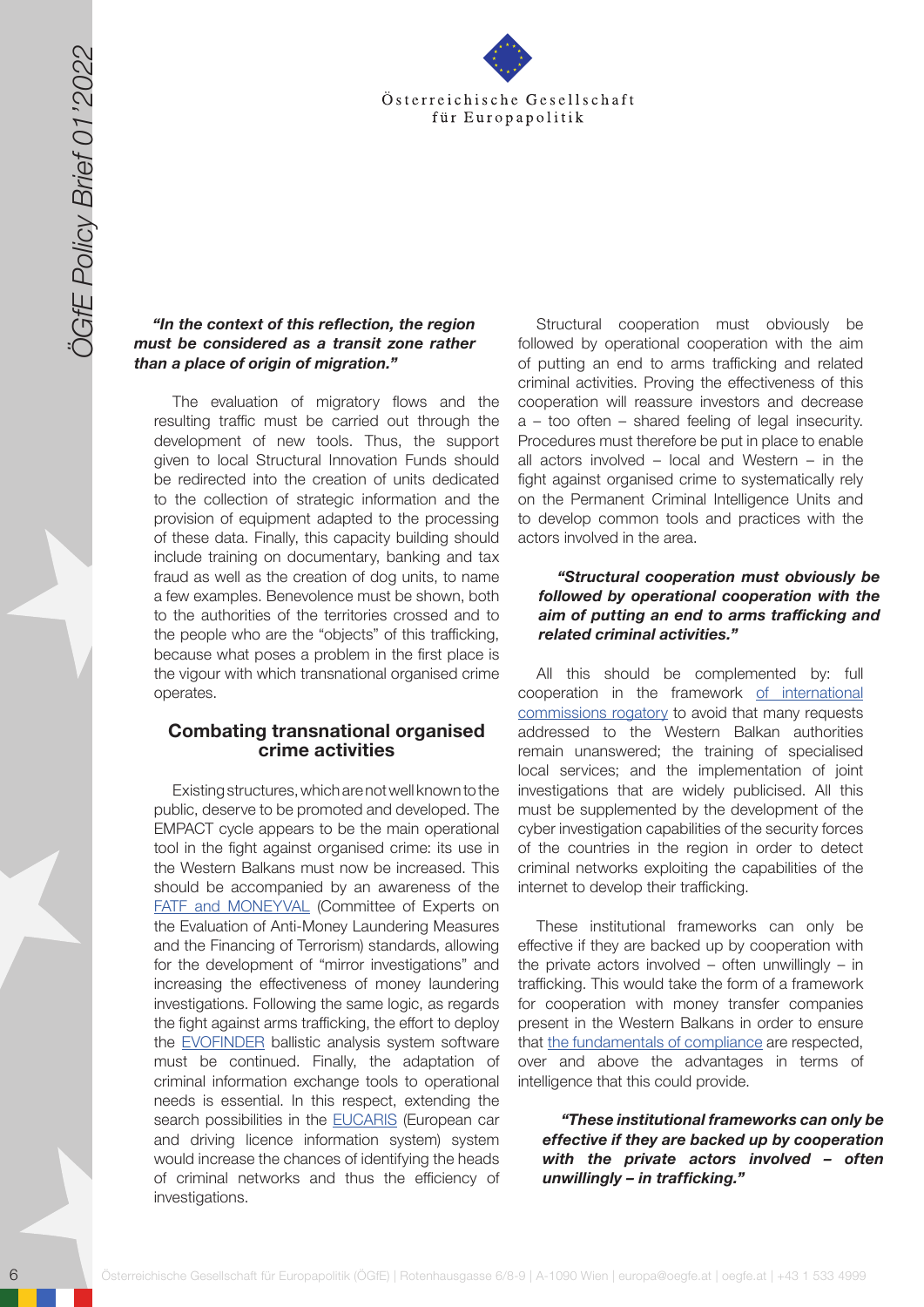

Österreichische Gesellschaft für Europapolitik († 18. 1897)<br>
The constraint in the statistical constraint in the statistical constraint in the statistical constraint in the statistical constraint in the statistical const In conclusion, structural and operational cooperation between EU member states, candidate countries and potential candidate countries, but also between private and international actors, seems to be the best solution to fight against Europhobic discourse, to guarantee the rule of law and finally, to combat the various types of trafficking that take place in the Western Balkans. These joint efforts should strive towards preparing EU accession of the Western Balkan countries in a very efficient way.

## **References**

- Antkowiak Christophe, *The emergence of Eastern European mafias. What to do?* Diploma memorandum of university of 3rd cycle, Directed by Mr Naudin, Paris, Université Panthéon-Assas, 2004, 85 p. [https://creogn.centredoc.fr/doc\\_](https://creogn.centredoc.fr/doc_num.php?explnum_id=11) [num.php?explnum\\_id=11](https://creogn.centredoc.fr/doc_num.php?explnum_id=11)
- Coen Myrianne, *Corruption as a weapon of destruction of the democratic state*, Wall Street International, May 2020. [https://wsimag.com/](https://wsimag.com/fr/economie-et-politique/62338-la-corruption-arme-de-destruction-de-letat-democra) [fr/economie-et-politique/62338-la-corruption](https://wsimag.com/fr/economie-et-politique/62338-la-corruption-arme-de-destruction-de-letat-democra)[arme-de-destruction-de-letat-democratique](https://wsimag.com/fr/economie-et-politique/62338-la-corruption-arme-de-destruction-de-letat-democra)
- Corstens GJM, *Criminal Law in the First Pillar?*  European Journal of Crime, Criminal Law and Criminal Justice, Vol. 11/1, 131–144, 2003. [https://www.google.com/url?sa=D&q=https://](https://www.google.com/url?sa=D&q=https://brill.com/previewpdf/journals/eccl/11/1/article-p131_7.xml) [brill.com/previewpdf/journals/eccl/11/1/](https://www.google.com/url?sa=D&q=https://brill.com/previewpdf/journals/eccl/11/1/article-p131_7.xml) [article-p131\\_7.xml&ust=1639733220000000&us](https://www.google.com/url?sa=D&q=https://brill.com/previewpdf/journals/eccl/11/1/article-p131_7.xml) [g=AOvVaw10Qf0-zQGWe954ZRXVSbFT&hl=fr&](https://www.google.com/url?sa=D&q=https://brill.com/previewpdf/journals/eccl/11/1/article-p131_7.xml) [source=gmail](https://www.google.com/url?sa=D&q=https://brill.com/previewpdf/journals/eccl/11/1/article-p131_7.xml)
- Council of Europe, *Two Western Balkan countries still struggle with migration flows but face different challenges*, April 2019. [https://www.](https://www.coe.int/en/web/portal/-/two-western-balkan-countries-still-struggle-with-migration-flows) [coe.int/en/web/portal/-/two-western-balkan](https://www.coe.int/en/web/portal/-/two-western-balkan-countries-still-struggle-with-migration-flows)[countries-still-struggle-with-migration-flows-but](https://www.coe.int/en/web/portal/-/two-western-balkan-countries-still-struggle-with-migration-flows)[face-different-challenges](https://www.coe.int/en/web/portal/-/two-western-balkan-countries-still-struggle-with-migration-flows)
- Eijssen Paul, *EUCARIS, the European car and driving license information system*, European Commission, April 2008, [https://joinup.ec.europa.](https://joinup.ec.europa.eu/collection/egovernment/document/eucaris-european-car-and-driving-licence-information-system-eucaris) [eu/collection/egovernment/document/eucaris-](https://joinup.ec.europa.eu/collection/egovernment/document/eucaris-european-car-and-driving-licence-information-system-eucaris)

[european-car-and-driving-licence-information](https://joinup.ec.europa.eu/collection/egovernment/document/eucaris-european-car-and-driving-licence-information-system-eucaris)[system-eucaris](https://joinup.ec.europa.eu/collection/egovernment/document/eucaris-european-car-and-driving-licence-information-system-eucaris)

- EuropaNova, *Newsletter Europe Info Hebdo*, EuropaNova, 12 November 2020. [https://](https://uploads-ssl.webflow.com/594919aeb0d3db0e7a726347/5fae41a8b755ad766e542c3c_NL%20EuropaNova%2012.11.pdf) [uploads-ssl.webflow.com/594919aeb0d3db0e7](https://uploads-ssl.webflow.com/594919aeb0d3db0e7a726347/5fae41a8b755ad766e542c3c_NL%20EuropaNova%2012.11.pdf) [a726347/5fae41a8b755ad766e542c3c\\_NL%20](https://uploads-ssl.webflow.com/594919aeb0d3db0e7a726347/5fae41a8b755ad766e542c3c_NL%20EuropaNova%2012.11.pdf) [EuropaNova%2012.11.pdf](https://uploads-ssl.webflow.com/594919aeb0d3db0e7a726347/5fae41a8b755ad766e542c3c_NL%20EuropaNova%2012.11.pdf)
- European Commission, *Cooperation and Verification Mechanism for Bulgaria and Romania*, European Commission. [https://](https://ec.europa.eu/info/policies/justice-and-fundamental-rights/upholding-rule-law/rule-law/assistance-bulgaria-and-romania-under-cvm/cooperation-and-verification-mechanism-bulgaria-and-romania_en) [ec.europa.eu/info/policies/justice-and](https://ec.europa.eu/info/policies/justice-and-fundamental-rights/upholding-rule-law/rule-law/assistance-bulgaria-and-romania-under-cvm/cooperation-and-verification-mechanism-bulgaria-and-romania_en)[fundamental-rights/upholding-rule-law/](https://ec.europa.eu/info/policies/justice-and-fundamental-rights/upholding-rule-law/rule-law/assistance-bulgaria-and-romania-under-cvm/cooperation-and-verification-mechanism-bulgaria-and-romania_en) [rule-law/assistance-bulgaria-and-romania](https://ec.europa.eu/info/policies/justice-and-fundamental-rights/upholding-rule-law/rule-law/assistance-bulgaria-and-romania-under-cvm/cooperation-and-verification-mechanism-bulgaria-and-romania_en)[under-cvm/cooperation-and-verification](https://ec.europa.eu/info/policies/justice-and-fundamental-rights/upholding-rule-law/rule-law/assistance-bulgaria-and-romania-under-cvm/cooperation-and-verification-mechanism-bulgaria-and-romania_en)[mechanism-bulgaria-and-romania\\_en](https://ec.europa.eu/info/policies/justice-and-fundamental-rights/upholding-rule-law/rule-law/assistance-bulgaria-and-romania-under-cvm/cooperation-and-verification-mechanism-bulgaria-and-romania_en)
- European Commission, *Enlargement 2004: the challenge of an EU of 25,* European Commission, January 2007. [https://eur-lex.europa.eu/legal](https://eur-lex.europa.eu/legal-content/FR/TXT/HTML/?uri=LEGISSUM:e50017&from=EN)[content/FR/TXT/HTML/?uri=LEGISSUM:e50017](https://eur-lex.europa.eu/legal-content/FR/TXT/HTML/?uri=LEGISSUM:e50017&from=EN) [&from=EN](https://eur-lex.europa.eu/legal-content/FR/TXT/HTML/?uri=LEGISSUM:e50017&from=EN)
- European Commission, *2020-2025 EU action plan on firearms trafficking, European Commission*, July 2020. [https://](https://eur-lex.europa.eu/legal-content/EN/TXT/?uri=COM%3A2020%3A608%3AFIN) [eur-lex.europa.eu/legal-content/EN/](https://eur-lex.europa.eu/legal-content/EN/TXT/?uri=COM%3A2020%3A608%3AFIN) [TXT/?uri=COM%3A2020%3A608%3AFIN](https://eur-lex.europa.eu/legal-content/EN/TXT/?uri=COM%3A2020%3A608%3AFIN)
- European Council, *Sofia Declaration*, EU-Western Balkans Summit, 17 May 2018. [https://www.](https://www.consilium.europa.eu/media/34776/sofia-declaration_en.pdf) [consilium.europa.eu/media/34776/sofia](https://www.consilium.europa.eu/media/34776/sofia-declaration_en.pdf)[declaration\\_en.pdf](https://www.consilium.europa.eu/media/34776/sofia-declaration_en.pdf)
- France 24, *Interpol again rejects Kosovo's membership bid*, 20 November 2018. [https://](https://www.france24.com/en/20181120-interpol-again-rejects-kosovos-membership-bid) [www.france24.com/en/20181120-interpol-again](https://www.france24.com/en/20181120-interpol-again-rejects-kosovos-membership-bid)[rejects-kosovos-membership-bid](https://www.france24.com/en/20181120-interpol-again-rejects-kosovos-membership-bid)
- Frison-Roche Marie-Anne, Dufour Olivia, *Compliance law can help prevent global crises*, Actu Juridique, April 2020. [https://www.](https://www.actu-juridique.fr/droit-de-la-regulation/le-droit-de-la-compliance-peut-contribuer-a-pre) [actu-juridique.fr/droit-de-la-regulation/le-droit](https://www.actu-juridique.fr/droit-de-la-regulation/le-droit-de-la-compliance-peut-contribuer-a-pre)[de-la-compliance-peut-contribuer-a-prevenir](https://www.actu-juridique.fr/droit-de-la-regulation/le-droit-de-la-compliance-peut-contribuer-a-pre)[les-crises-mondiales/](https://www.actu-juridique.fr/droit-de-la-regulation/le-droit-de-la-compliance-peut-contribuer-a-pre)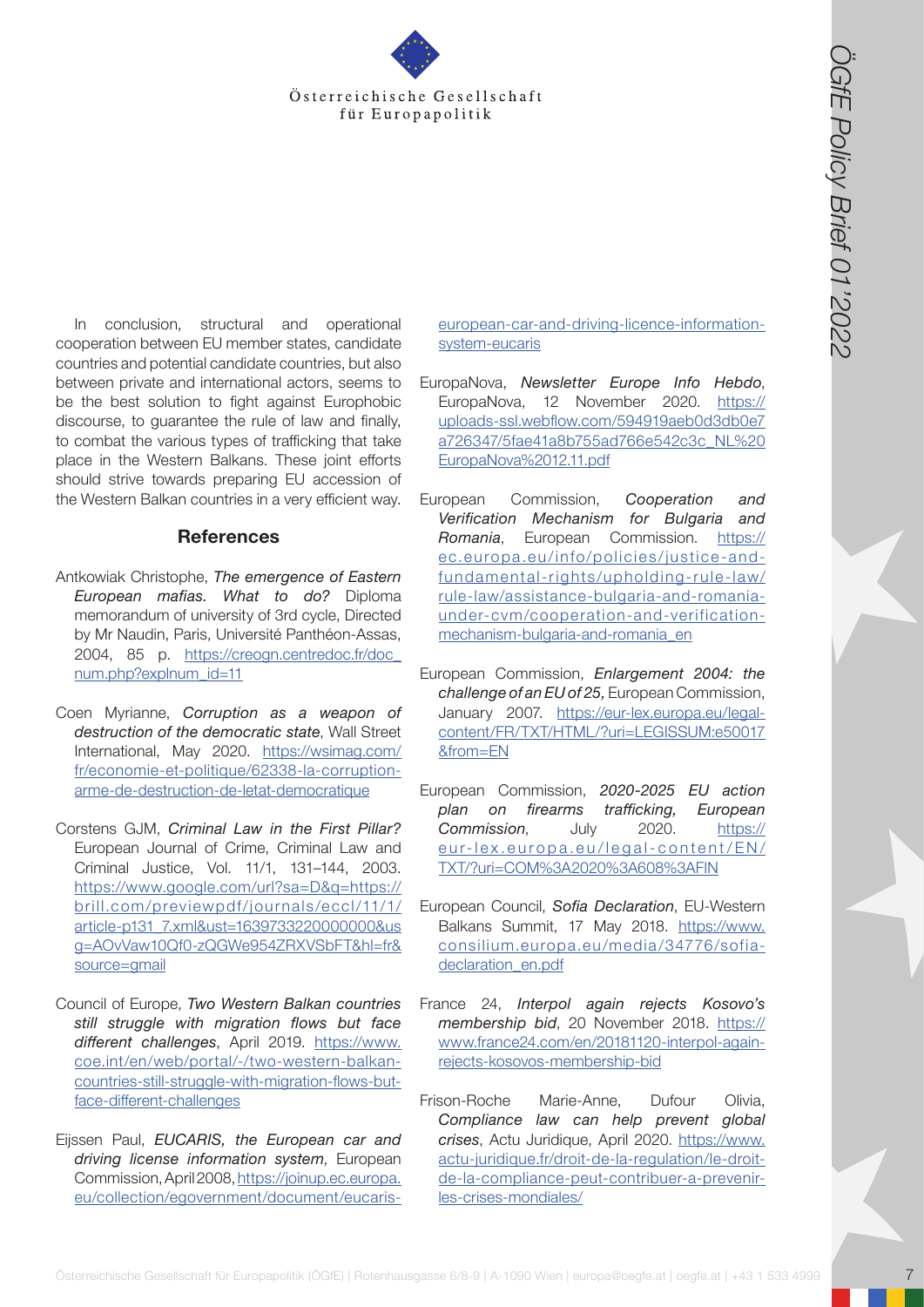

- Frontex, *Operations in the Western Balkans*, Frontex. [https://frontex.europa.eu/we-support/](https://frontex.europa.eu/we-support/main-operations/operations-in-the-western-balkans/) [main-operations/operations-in-the-western](https://frontex.europa.eu/we-support/main-operations/operations-in-the-western-balkans/)[balkans/](https://frontex.europa.eu/we-support/main-operations/operations-in-the-western-balkans/)
- Gossiaux Jean-François, *Balkan societies and the war of the worlds*, Diasporas, 23-24, 2014. <http://journals.openedition.org/diasporas/321>
- IRIS, *Report on the seminar Arms Trafficking in Post-Conflict Situations: Case Studies and Issues*, IRIS and GRIP, January 2017. [https://www.iris-france.org/wp-content/](https://www.iris-france.org/wp-content/uploads/2016/12/Synth%C3%A8se-Compte-rendu-S%C3%A9minaire-du-24-janvier.pdf) [uploads/2016/12/Synth%C3%A8se-Compte](https://www.iris-france.org/wp-content/uploads/2016/12/Synth%C3%A8se-Compte-rendu-S%C3%A9minaire-du-24-janvier.pdf)[rendu-S%C3%A9minaire-du-24-janvier.pdf](https://www.iris-france.org/wp-content/uploads/2016/12/Synth%C3%A8se-Compte-rendu-S%C3%A9minaire-du-24-janvier.pdf)
- 8 Solen (Context files context for europapolitic state of the state of the state of the state of the state of the state of the state of the state of the state of the state of the state of the state of the state of the stat Kemeny Gabor, *The present and the future of cross border police and customs information exchange between the EU and the Western Balkan region. Public Security and Public Order*, 20. 2018, pp. 117-133. [https://www.researchgate.](https://www.researchgate.net/publication/325976451_The_present_and_the_future_of_cross_border_police) [net/publication/325976451\\_The\\_present\\_](https://www.researchgate.net/publication/325976451_The_present_and_the_future_of_cross_border_police) and the future of cross border police and customs\_information\_exchange\_between\_the EU and the Western Balkan region
	- Krasniqi Kole, *Organized Crime In The Balkans*, European Scientific Journal, ESJ, 12(19), 204, 2016. [https://eujournal.org/index.php/esj/article/](https://eujournal.org/index.php/esj/article/view/7727) [view/7727](https://eujournal.org/index.php/esj/article/view/7727)
	- Krulić Joseph, *The Balkan refugee route.* August 2015 - March 2016, Hommes & Migrations, 2020/1 (No. 1328), pp. 27-33. [https://www.](https://www.cairn.info/revue-hommes-et-migrations-2020-1-page-27.htm ) [cairn.info/revue-hommes-et-migrations-2020-1](https://www.cairn.info/revue-hommes-et-migrations-2020-1-page-27.htm ) [page-27.htm](https://www.cairn.info/revue-hommes-et-migrations-2020-1-page-27.htm )
	- Lagneau Laurent, *For Paris, arms trafficking in the Balkans is still a major threat to European security*, Zone militaire, December 2018. [http://www.opex360.com/2018/12/11/pour](http://www.opex360.com/2018/12/11/pour-paris-le-trafic-darmes-dans-les-balkans-est-toujours-une-menace-majeure-pour-la-securite-europeenne/)[paris-le-trafic-darmes-dans-les-balkans-est](http://www.opex360.com/2018/12/11/pour-paris-le-trafic-darmes-dans-les-balkans-est-toujours-une-menace-majeure-pour-la-securite-europeenne/)[toujours-une-menace-majeure-pour-la-securite](http://www.opex360.com/2018/12/11/pour-paris-le-trafic-darmes-dans-les-balkans-est-toujours-une-menace-majeure-pour-la-securite-europeenne/)[europeenne/](http://www.opex360.com/2018/12/11/pour-paris-le-trafic-darmes-dans-les-balkans-est-toujours-une-menace-majeure-pour-la-securite-europeenne/)
- Lagneau Laurent, *Plans for an EU rapid reaction force resurface*, Zone militaire, May 2021, [http://www.opex360.com/2021/05/07/un-projet](http://www.opex360.com/2021/05/07/un-projet-visant-a-doter-lunion-europeenne-dune-force-de-reaction-)[visant-a-doter-lunion-europeenne-dune-force](http://www.opex360.com/2021/05/07/un-projet-visant-a-doter-lunion-europeenne-dune-force-de-reaction-)[de-reaction-rapide-refait-surface/](http://www.opex360.com/2021/05/07/un-projet-visant-a-doter-lunion-europeenne-dune-force-de-reaction-)
- Le Pen Marine, *White paper on security*, February 2020, [https://rassemblementnational.](https://rassemblementnational.fr/telecharger/publications/Livre%20Blanc%20-%20Secu_FUSION_OKBAT_STC.) [fr/telecharger/publications/Livre%20Blanc%20](https://rassemblementnational.fr/telecharger/publications/Livre%20Blanc%20-%20Secu_FUSION_OKBAT_STC.) [-%20Secu\\_FUSION\\_OKBAT\\_STC.pdf](https://rassemblementnational.fr/telecharger/publications/Livre%20Blanc%20-%20Secu_FUSION_OKBAT_STC.)
- Lepensant Gilles, *2004-2014: taking stock of a decade of enlargement*, Fondation Robert Schuman, n°311, April 2014. [https://www.robert](https://www.robert-schuman.eu/fr/questions-d-europe/0311-2004-2014-bilan-d-une-decennie-d-elargissem)[schuman.eu/fr/questions-d-europe/0311-2004-](https://www.robert-schuman.eu/fr/questions-d-europe/0311-2004-2014-bilan-d-une-decennie-d-elargissem) [2014-bilan-d-une-decennie-d-elargissements](https://www.robert-schuman.eu/fr/questions-d-europe/0311-2004-2014-bilan-d-une-decennie-d-elargissem)
- Mastrorocco Raffaele, *OSCE and Civik Society in the Western Balkans: The Road to Reconciliation*, in Mihr A (ed), Transformation and Developpement, Springer, Cham, 2020. [https://link.springer.com/](https://link.springer.com/chapter/10.1007%2F978-3-030-42775-7_6) [chapter/10.1007%2F978-3-030-42775-7\\_6](https://link.springer.com/chapter/10.1007%2F978-3-030-42775-7_6)
- Mikóvári, *Orbán Viktor: "Immigration also threatens security in Hungary"*, Hongrie Actuelle, November 2015. [https://hongrieactuelle.](https://hongrieactuelle.wordpress.com/2015/11/18/orban-immigration-menace-aussi-securite-hongrie/ ) [wordpress.com/2015/11/18/orban-immigration](https://hongrieactuelle.wordpress.com/2015/11/18/orban-immigration-menace-aussi-securite-hongrie/ )[menace-aussi-securite-hongrie/](https://hongrieactuelle.wordpress.com/2015/11/18/orban-immigration-menace-aussi-securite-hongrie/ )
- MONEYVAL, Committee of Experts on the Evaluation of Anti-Money Laundering Measures, Financial Action Task Force. [https://www.fatf](https://www.fatf-gafi.org/pages/moneyval.html)[gafi.org/pages/moneyval.html](https://www.fatf-gafi.org/pages/moneyval.html)
- Nivet Bastien, *European Union: a depoliticisation conducive to populism, International and Strategic Review*, 2011/4 (No. 84), pp. 16-27. [https://www.cairn.info/revue-internationale-et](https://www.cairn.info/revue-internationale-et-strategique-2011-4-page-16.htm)[strategique-2011-4-page-16.htm](https://www.cairn.info/revue-internationale-et-strategique-2011-4-page-16.htm)
- Presidency of the French Republic, *French strategy for the Western Balkans*, Press service and watch of the Presidency of the Republic, April 2019. [https://me.ambafrance.org/IMG/pdf/04\\_26\\_](https://me.ambafrance.org/IMG/pdf/04_26_note_technique_-_strategie_francaise_pour_les_balkans_occidentaux.pdf) note\_technique -\_ strategie\_francaise\_pour\_les\_ [balkans\\_occidentaux.pdf](https://me.ambafrance.org/IMG/pdf/04_26_note_technique_-_strategie_francaise_pour_les_balkans_occidentaux.pdf)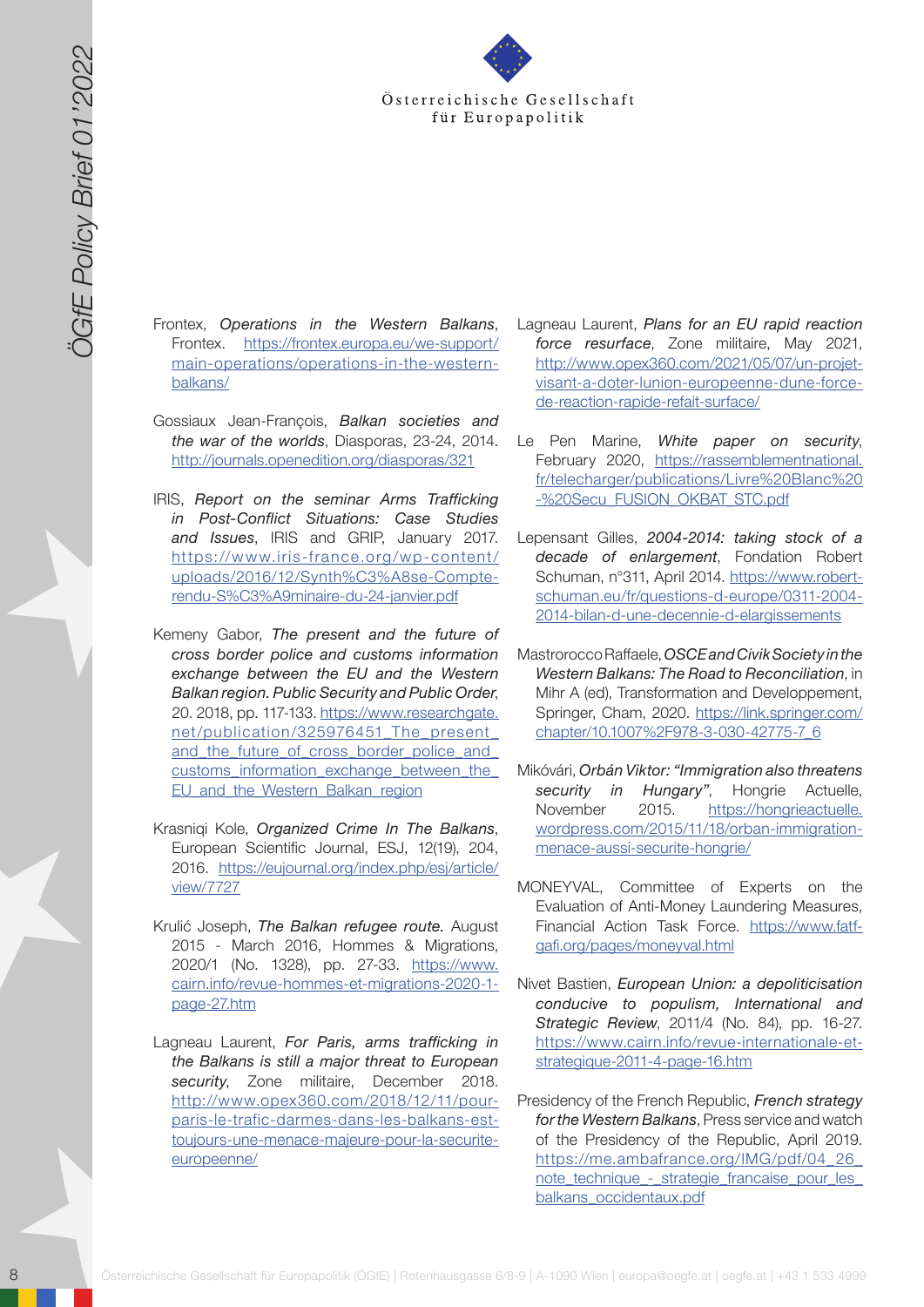- Österreichische Gesellschaft<br>
Cerreichische Gesellschaft für Europapolitik<br>
Cerreichische Gesellschaft für Europapolitik<br>
Gesellschaft für Europapolitik (ÖGfe) | europapolitik (ÖGfe) | europapolitik<br>
Consider at De Consi Stratulat Corina, Lazarević Milena, Discussion paper, *The Conference on the Future of Europe: Is the EU still serious about the Balkans?* European Policy Centre, p. 6, October 2020, [https://conference-observatory.eu/wp](https://conference-observatory.eu/wp-content/uploads/2021/05/The-Conference-on-the-Future-of-Europe-Is-the-EU-still-serious-about-....pdf)[content/uploads/2021/05/The-Conference-on](https://conference-observatory.eu/wp-content/uploads/2021/05/The-Conference-on-the-Future-of-Europe-Is-the-EU-still-serious-about-....pdf)[the-Future-of-Europe-Is-the-EU-still-serious](https://conference-observatory.eu/wp-content/uploads/2021/05/The-Conference-on-the-Future-of-Europe-Is-the-EU-still-serious-about-....pdf)[about-....pdf](https://conference-observatory.eu/wp-content/uploads/2021/05/The-Conference-on-the-Future-of-Europe-Is-the-EU-still-serious-about-....pdf)
- Statista, *The Relentless Rise Of Populism In Europe*, Statista, May 2019. [https://www.statista.](https://www.statista.com/chart/17860/results-of-far-right-parties-in-the-most-recent-legislave-elect) [com/chart/17860/results-of-far-right-parties-in](https://www.statista.com/chart/17860/results-of-far-right-parties-in-the-most-recent-legislave-elect)[the-most-recent-legislave-elections/](https://www.statista.com/chart/17860/results-of-far-right-parties-in-the-most-recent-legislave-elect)